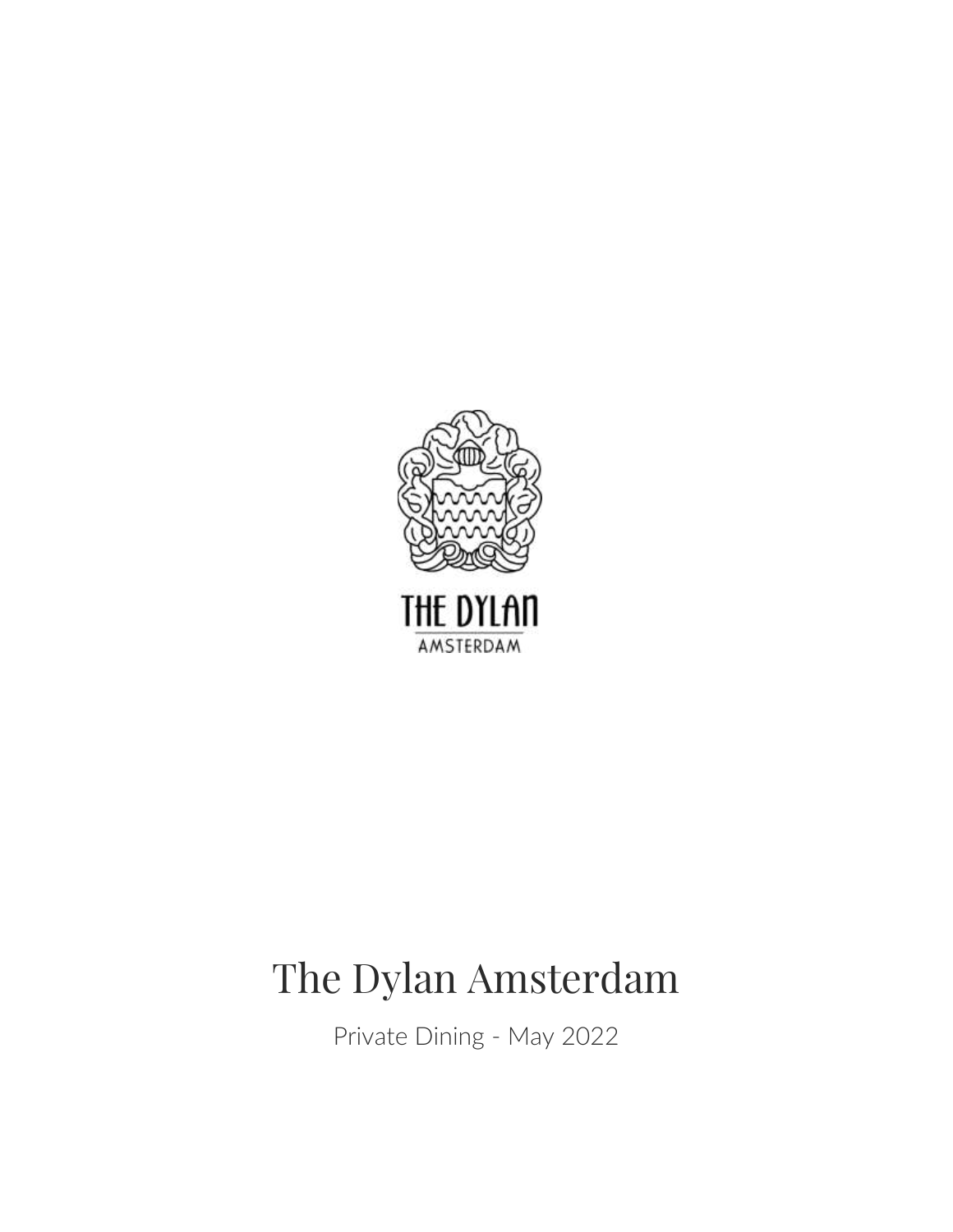### Shared canapés

| Dylan Mix - roasted macadamia, cashew and pecan nuts, cranberries, wasabi | € 4.50          |
|---------------------------------------------------------------------------|-----------------|
| Honey roasted pecan nuts                                                  | $\epsilon$ 3.50 |
| Smoked almonds                                                            | $\xi$ 3         |
| Raw nut mix                                                               | € 3.50          |
| Roasted macadamia nuts seasoned with Ras el hanout                        | $\epsilon$ 6.50 |
| Cracker with nori and wasabi                                              | €.4.50          |
| Large green olives without pit from Andalusia                             | $\epsilon$ 3.20 |
| Pickle; cucumber, horseradish, sesame                                     | $f \in 700$     |

### Cold canapés

| 'Oeuf mayonnaise', mustard and chives                             | $\epsilon$ 3.00 |
|-------------------------------------------------------------------|-----------------|
| Herring, rye bread, spring onion                                  | $\epsilon$ 3.75 |
| Steak tartare, brioche, caper, red onions                         | € 4.75          |
| Gazpacho, shrimp, cucumber, pimento oil                           | € 5.00          |
| Beet, hazelnut, horseradish, Cabernet Sauvignon vinaigrette       | $-6.4.50$       |
| Oyster marinated with citrus, bonito and apple                    | $-6.4.50$       |
| Imperial caviar "Vinkeles selection" (5 gr) brioche, egg, shallot | € 65.00         |

### Hot canapés

| Chicken gyoza with ponzu and spring onion     | $\epsilon$ 3.00 |
|-----------------------------------------------|-----------------|
| Poached oyster, verjus, beurre blanc, chervil | $\epsilon$ 8.50 |
| Vegetable samosa                              | € 3.00          |
| Beef "bitterballen" (2 per person)            | € 3.75          |
| Beetroot "bitterballen"                       | € 2.75          |
| Shrimp croquette with Vadouvan mayonnaise     | € 6.50          |
| Carrot - ginger croquette                     | €.3.50          |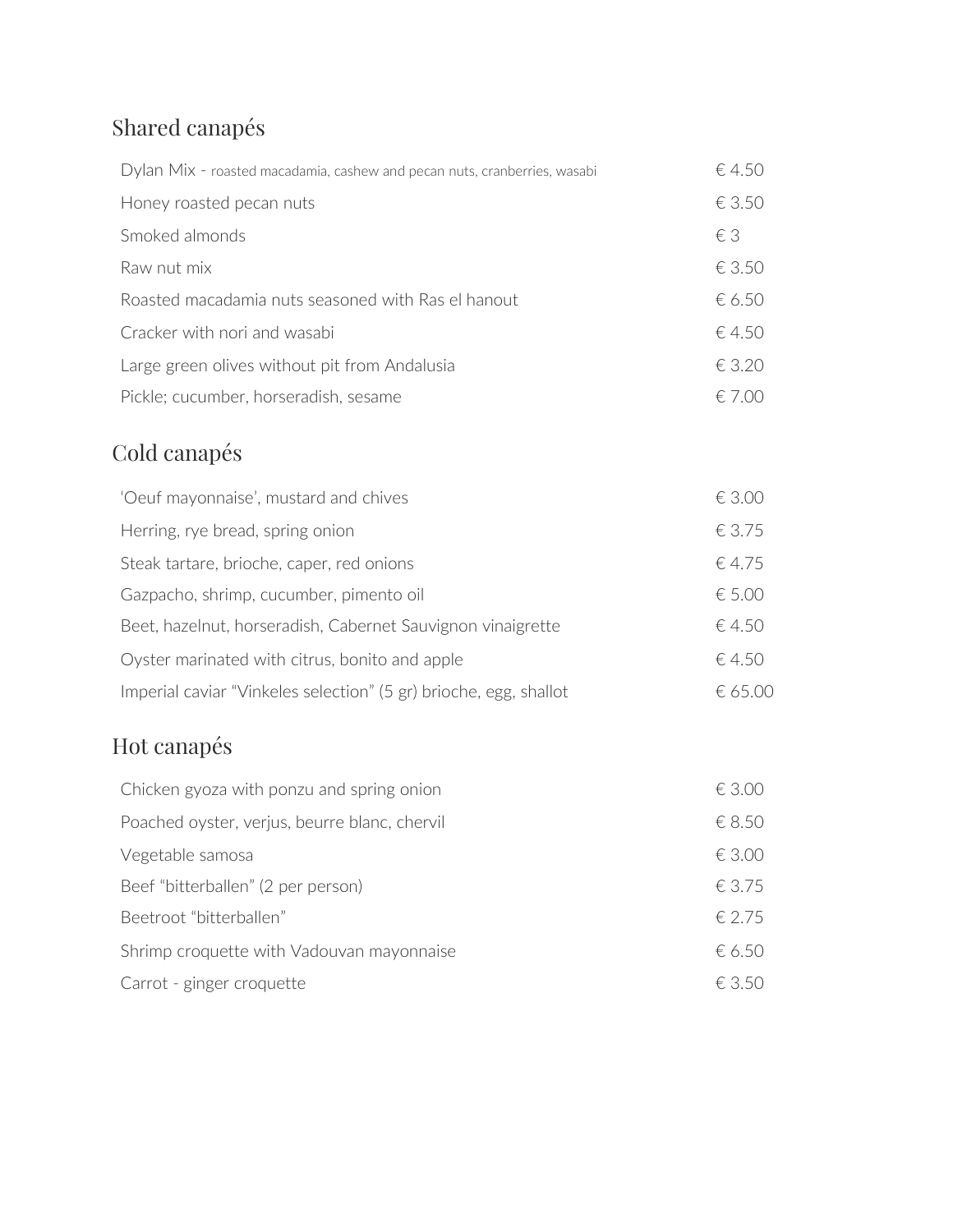Sushi – minimum of 10 per sushi

| Maki roll - per 2  |        |
|--------------------|--------|
| Salmon             | € 4.00 |
| Tuna               | € 5.00 |
| Cucumber           | € 4.00 |
|                    |        |
| Nigiri - per piece |        |
| Salmon             | € 5.75 |
| Tuna               | € 7.50 |
| Shrimp             | € 5.75 |
| Omelette           | € 4.75 |

### Prepared on the Japanese Konro grill

| Japanese Wagyu, black garlic | $\epsilon$ 32   |
|------------------------------|-----------------|
| Chicken thigh, spring onions | $\epsilon$ 7 00 |
| Salmon, pickled cucumber     | $\epsilon$ 9 00 |

### Late-night snack

| MRIJ beef burger, lettuce, onion, homemade pickle | $\epsilon$ 12 00 |
|---------------------------------------------------|------------------|
| Fresh fries with home-made mayonnaise             | $\epsilon$ 7 00  |
| Brandt & Levie hotdog, piccalilli, crispy onion   | $\epsilon$ 12 00 |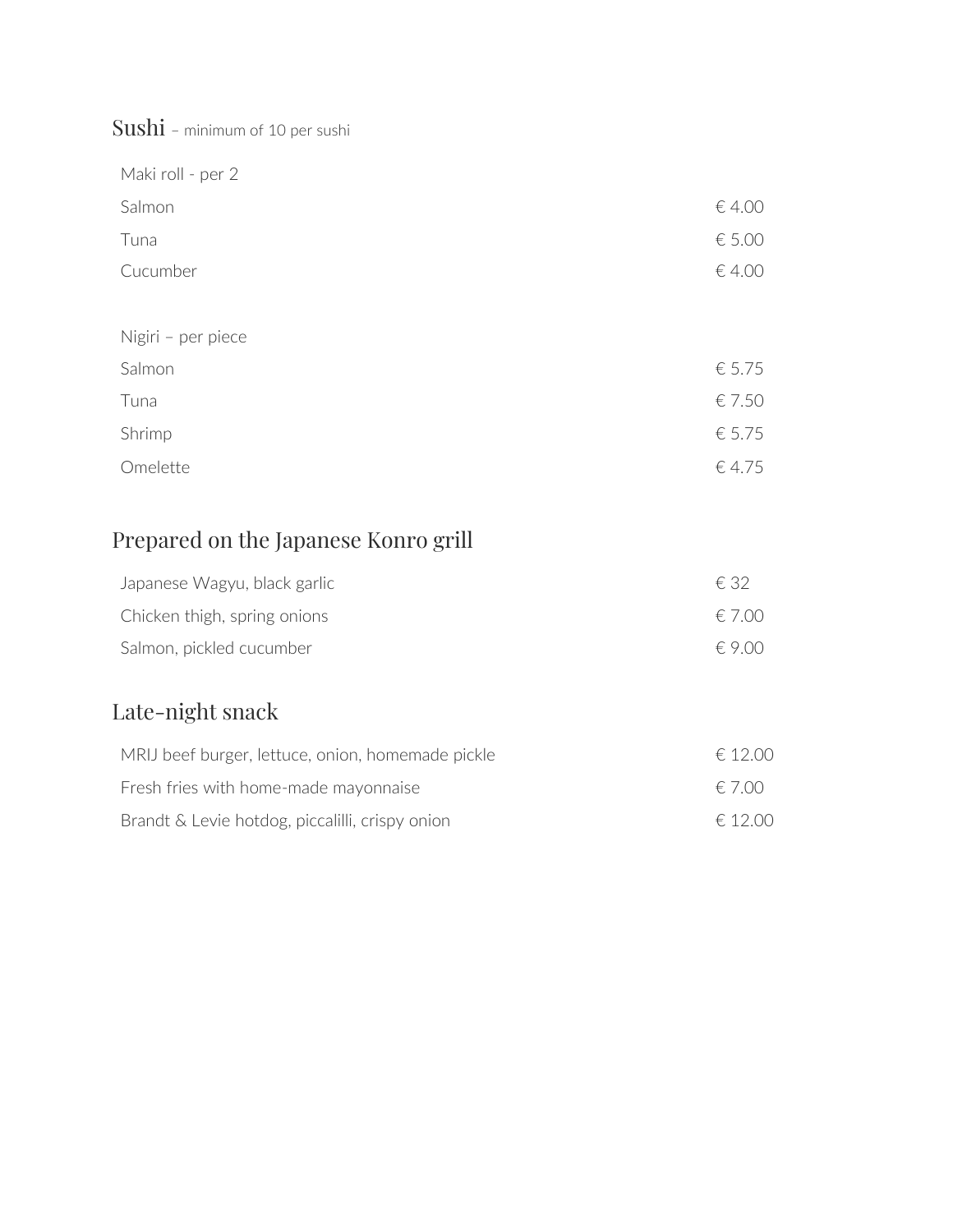

## [Chefs](https://www.dylanamsterdam.com/an-interview-with-dennis-kuipers/) Menu

May 2022

Smoked Salmon white asparagus, egg and parsley vinaigrette

#### Cod\*

"Opperdoezer ronde" potatoes, San Mauro olive oil, creamy green pea sauce

> White "Krombek" beans\*\* veal tongue, lobster, jasmin

Lamb eggplant, miso, tenderstem broccoli

Rhubarb vanilla, crumble, white chocolate ice cream

> 3 courses € 70 per person

> 4 courses \* € 85 per person

> 5 courses \*\* € 95 per person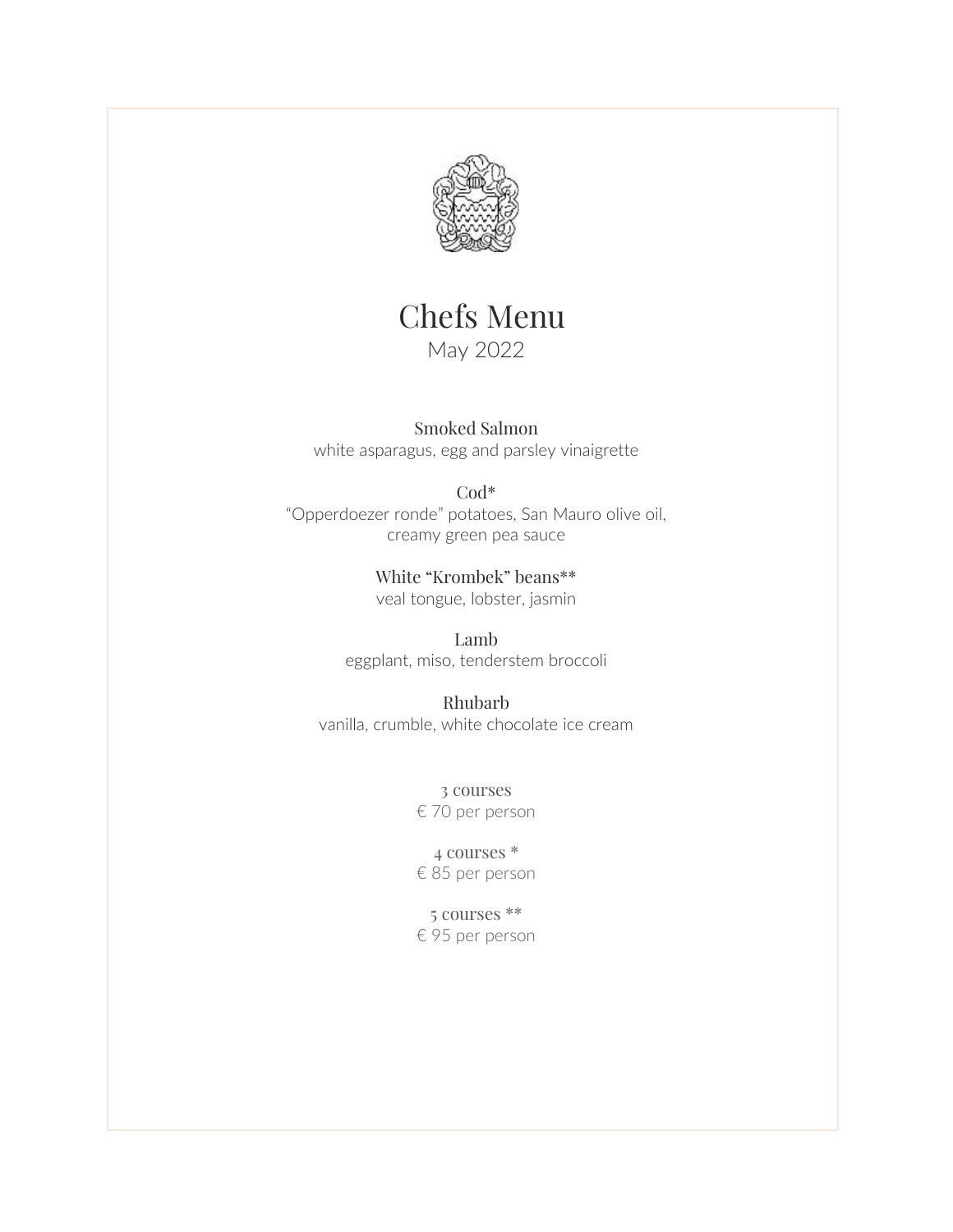### Accompanying wines

#### Smoked Salmon

| Pinot Blanc, Villa Wolf, Pfalz, Germany                                               | €.42          |
|---------------------------------------------------------------------------------------|---------------|
| Pinot Grigio, Alois Lageder, Alto Adige, Italy                                        | € 65          |
| Chardonnay 'Chablis Beauroy 1er cru', Agnes et Didier Dauvissat, Bourgogne,<br>France | €85           |
| Cod                                                                                   |               |
| Soave 'Danieli', Fattori, Veneto, Italy                                               | $\epsilon$ 42 |
| Weissburgunder 'Ihringer' 2018, Heger, Baden, Germany                                 | € 65          |
| Welschriesling, Chardonnay, Sauvignon blanc, 'TO', Velich, Burgenland, Austria        | € 75          |
| White "Krombek" beans                                                                 |               |
| Chardonnay 'Grand Ardeche', Maison Latour, Ardeche, France                            | €.45          |
| Viognier, Domaine Louis Chèze, Côte du Rhône, France                                  | € 59          |
| Chenin Blanc 'Le Portail', Champalou, Loire, France                                   | € 85          |
| Lamb                                                                                  |               |

| 'Cuvee Méditerranée', Jean Paul Daumen, Rhone, France | €.45 |
|-------------------------------------------------------|------|
| Mencia, Fazenda Agrícola Prádio, Ribeira Sacra, Spain | € 65 |
| 'Elpidios', David & Nadia, Swartland, South Africa    | €.85 |

#### Rhubarb

| Moscato Rosa 'Di Monte Torre', Gorgo, Veneto, Italy (500 ml)                  | $\epsilon$ 55 |
|-------------------------------------------------------------------------------|---------------|
| Zweigelt 'Beerenauslese Rose', Kracher, Burgenland, Austria (375 ml)          | € 65          |
| Chenin Blanc 'Coteaux de l'aubance', Domaine Mongilet, Loire, France (750 ml) | € 70          |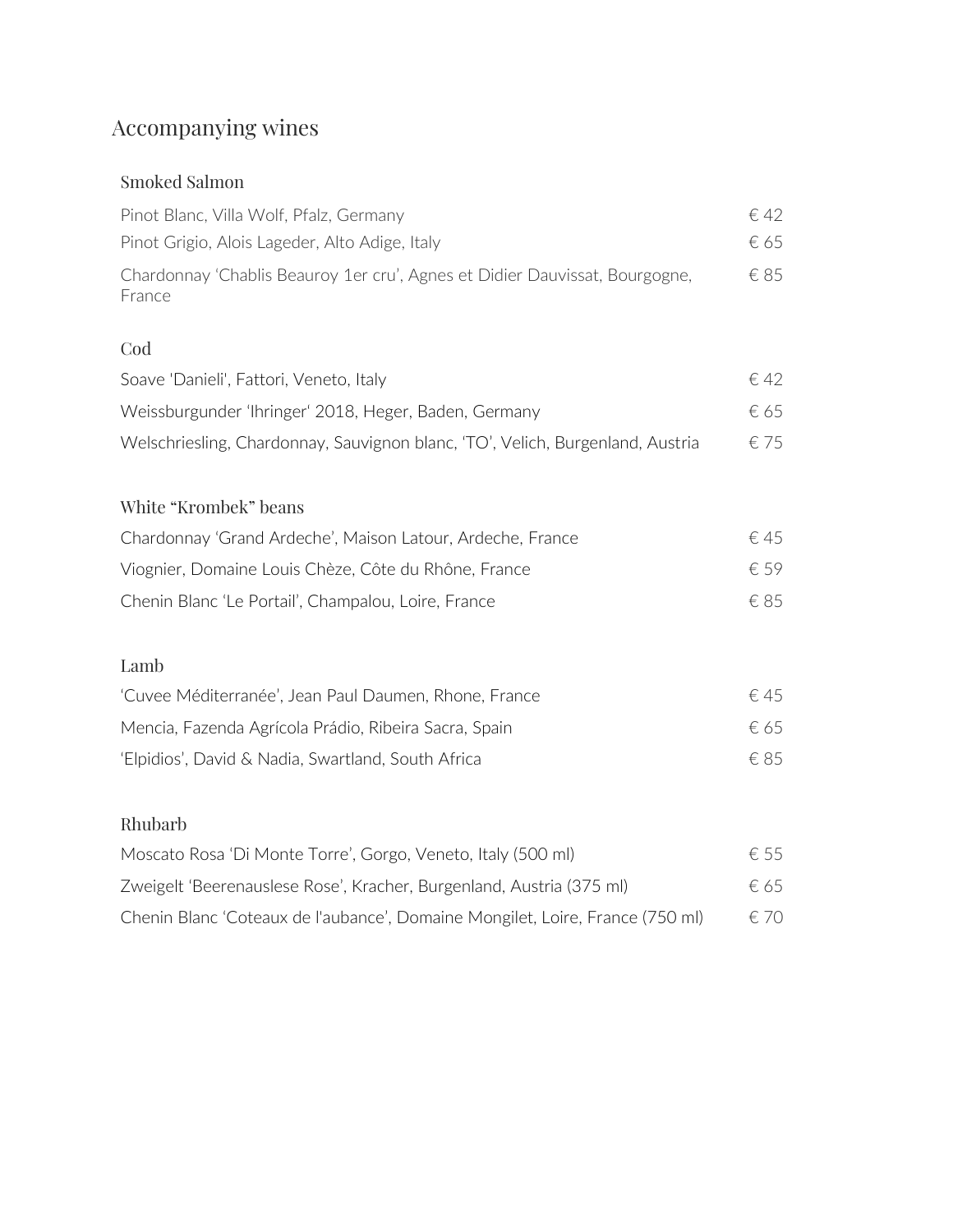Vinkeles

menu inspired by Restaurant Vinkeles (\*)

Hamachi coconut, jalapeno, pistachio, lavender

> Dover sole spinach, beurre blanc, vennel

Turbot\*\* suquet, Dutch shrimps, peas

King Bolete molasses, mustard, dry sherry sauce

Anjou pigeon beetroot, liquorice, preserved blackberries, sauce of the bones and duck liver

> Cheese selection of Dutch cheeses €15 supplement

Mandarin cream cheese, oatmeal, Murray salt, coriander

> 5 courses € 125 per person

> 6 courses \*\* € 145 per person